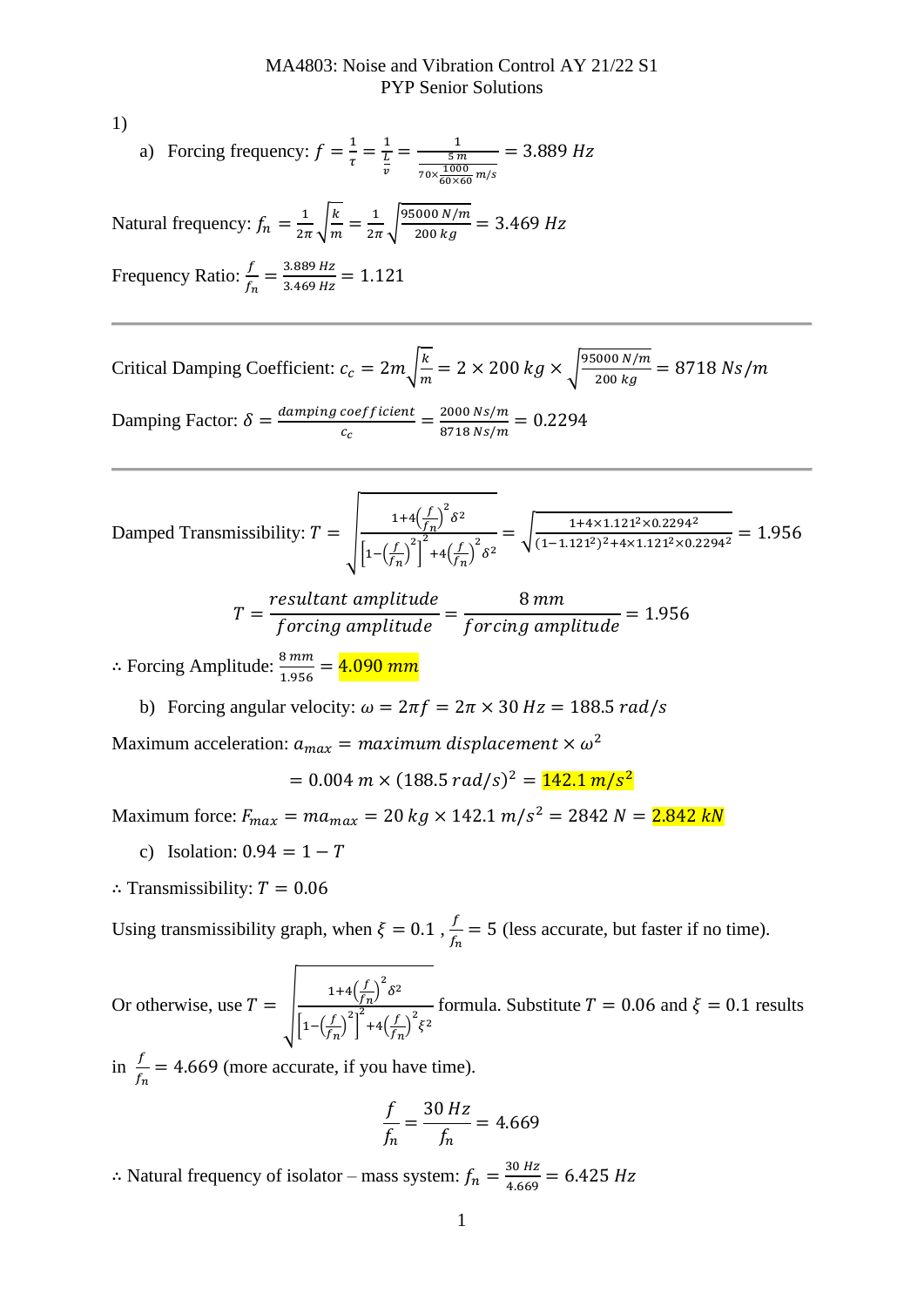MA4803: Noise and Vibration Control AY 21/22 S1 PYP Senior Solutions

$$
f_n = \frac{1}{2\pi} \sqrt{\frac{k_{total}}{m}} = \frac{1}{2\pi} \sqrt{\frac{k_{total}}{20 \text{ kg}}} = 6.425 \text{ Hz}
$$

∴ Total spring constant of 4 springs/isolators (in parallel):

$$
k_{total} = 20 \; kg \times (2\pi \times 6.425 \; Hz)^2 = 32590 \; N/m
$$

Stiffness/spring constant of 1 spring/isolator:  $k = \frac{32590 N/m}{4}$  $\frac{10 N/m}{4} = \frac{8148 N/m}{m}$ 

(For this part of this question, I'm unsure. Confirm with Prof.)

Transmissibility:  $T = \frac{resultant max displacement}{formula max displacement}$  $\frac{1}{1}$ esultant max displacement $\frac{1}{1} = \frac{d_{max}}{4\,mm}$  $\frac{u_{max}}{4\,mm} = 0.06$ 

∴ Resultant maximum displacement:  $d_{max} = 0.06 \times 4$  mm = 0.24 mm

Mass/specimen will vibrate at natural frequency, NOT forcing frequency.

Maximum force on mass:  $F_{max} = ma_{max} = md_{max}\omega_n^2 = md_{max} \times (2\pi f_n)^2$  $= 20 kg \times 0.00024 m \times (2\pi \times 6.425 Hz)^2 = 7.82 N$ 

2)

a) Take positive as counter-clockwise from phase mark, assume pointing left. Let  $\hat{\imath}$  be horizontal direction and  $\hat{j}$  be vertical direction.  $\hat{J}$ 

Remember to set calculator to degrees mode.

0.1951 mm

$$
\vec{V}_U = 0.3 \, mm \, \angle \, 80^\circ
$$
\n
$$
\vec{W} = 50 \, g \, \angle \, 0^\circ
$$
\n
$$
\vec{V}_{U+W} = 0.2 \, mm \, \angle \, 40^\circ
$$
\n
$$
\vec{V}_W = \vec{V}_{U+W} - \vec{V}_U = 0.2 \, mm \, \angle \, 40^\circ - 0.3 \, mm \, \angle \, 80^\circ
$$
\n
$$
= (0.2 \cos 40^\circ - 0.3 \cos 80^\circ) \hat{i} + (0.2 \sin 40^\circ - 0.3 \sin 80^\circ) \hat{j}
$$
\n
$$
= 0.1011 \hat{i} - 0.1669 \hat{j} = 0.1951 \, mm \, \angle \, 58.79^\circ
$$
\n
$$
\vec{B} = -\vec{U} = -\frac{\vec{V}_U}{\vec{V}_W} \vec{W} = -\frac{0.3 \, mm \, \angle \, 80^\circ}{0.1951 \, mm \, \angle \, 58.79^\circ} \times 50 \, g \, \angle \, 0^\circ
$$
\n
$$
= -\frac{0.3 \, mm}{0.1951 \, mm \, \angle \, 58.79^\circ} \times 50 \, g \, \angle \, (20^\circ - 58.79^\circ + 0^\circ) = -76.88 \, g \, \angle \, 21.21^\circ
$$

$$
= 76.88 g \angle (21.21 + 180)^{\circ} = 76.88 g \angle 201.2^{\circ}
$$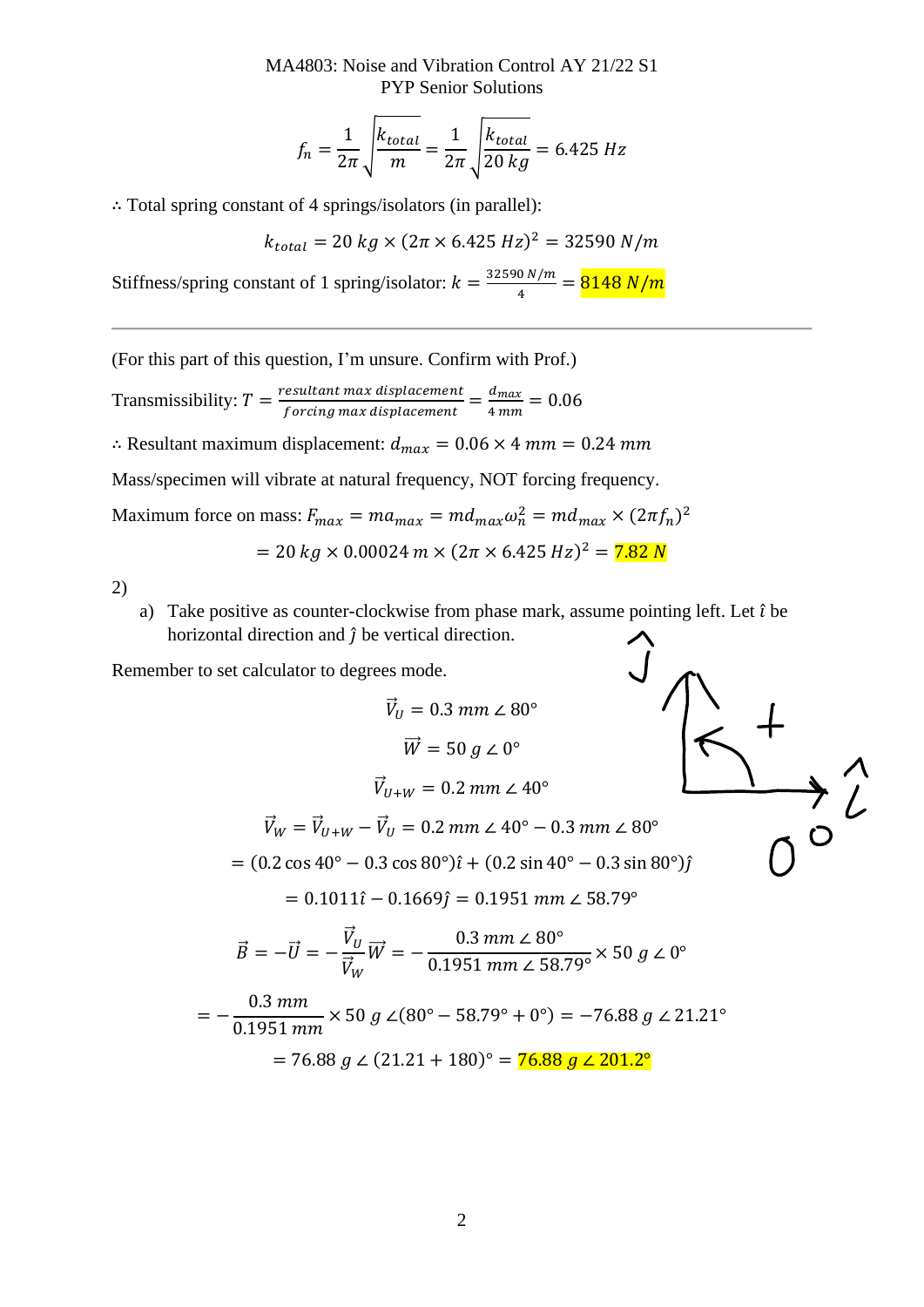b) Must solve for 6 different parts. Too much work for 12 marks, I'll do other questions first.

 $m_p = 0$  kg (assume counterbalanced crank),  $m_c = 1$  kg,  $l = 0.4$  m,  $r = 0.1$  m

$$
\omega = 3000 \times \frac{2\pi}{60} rad/s = 314.2 rad/s
$$

 $\alpha_1 = 120^\circ$ ,  $\alpha_2 = 0^\circ$ ,  $\alpha_3 = 240^\circ$ , remember to set calculator to degrees mode.

 $s_1 = -0.5$  m,  $s_2 = 0$  m,  $s_3 = 0.5$  m (Remember: Origin is from middle crank!)

i) Primary x force.

$$
F_{xp} = \sum_{i=1}^{3} (m_p + m_c)_i r \omega^2 \cos(\omega t + \alpha_i)
$$

$$
(m_p + m_c)_i r \omega^2 = constant
$$

Focus:  $\sum_{i=1}^{3} \cos(\omega t + \alpha_i) = 0$  (Test this out by typing  $\cos(x + 120^\circ) + \cos x +$  $cos(\omega t + 240^{\circ})$  into your calculator. If it = 0 for any random value of x, it = 0.)

 $\therefore F_{xp} = 0 N$ 

ii) Secondary x force. (Easy:  $m_p = 0$  kg)

$$
F_{xs} = \sum_{i=1}^{3} (m_p)_i \frac{r^2 \omega^2}{l} \cos(2\omega t + 2\alpha_i) = 0
$$

iii) y force.

$$
F_y = \sum_{i=1}^{3} -(m_c)_i r \omega^2 \sin(\omega t + \alpha_i)
$$

$$
-(m_c)_i r \omega^2 = constant
$$

Focus:  $\sum_{i=1}^{6} \sin(\omega t + \alpha_i) = 0$  (Do calculator test again.)

 $\therefore F_v = 0 N$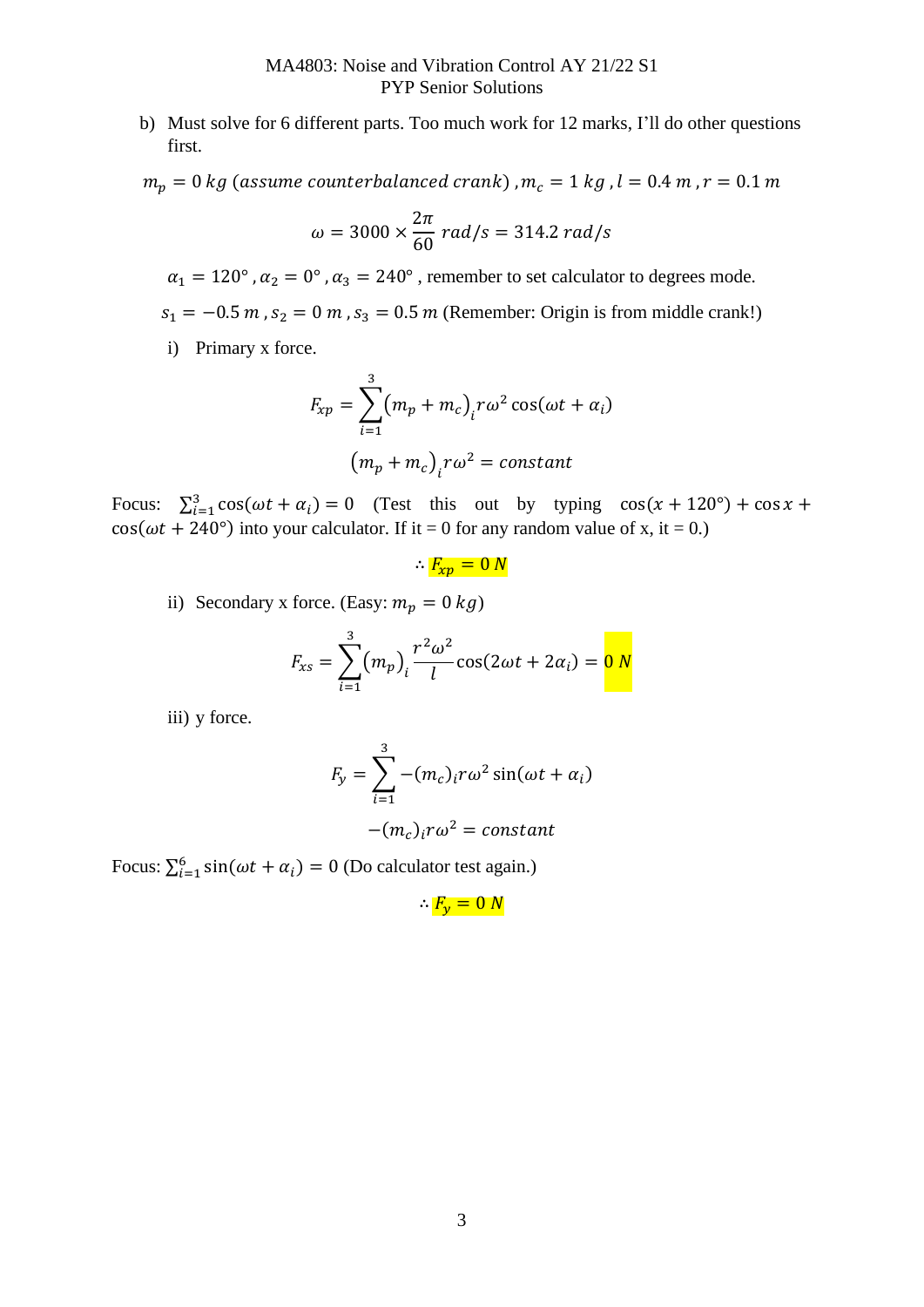iv) Primary x moment. (Remember:  $s_1 = 0$  m)

$$
(m_p + m_c)_i r \omega^2 = (0 kg + 1 kg) \times 0.1 m \times (3.142 rad/s)^2 = 0.9872
$$
  

$$
M_{xp} = \sum_{i=1}^3 (m_p + m_c)_i r \omega^2 s_i \cos(\omega t + \alpha_i)
$$
  

$$
= 0.9872[-0.5 \cos(\omega t + 120^\circ) + 0.5 \cos(\omega t + 240^\circ)]
$$
  

$$
= 0.4936[\cos(\omega t + 240^\circ) - \cos(\omega t + 120^\circ)]
$$

 $= 0.4936[(\cos \omega t \cos 240^\circ - \sin \omega t \sin 240^\circ) - (\cos \omega t \cos 120^\circ - \sin \omega t \sin 120^\circ)]$ 

$$
= 0.4936 \left[ \left( -0.5\cos\omega t + \frac{\sqrt{3}}{2}\sin\omega t \right) - \left( -0.5\cos\omega t - \frac{\sqrt{3}}{2}\sin\omega t \right) \right]
$$

$$
= 0.4936 \left[ -0.5\cos\omega t + \frac{\sqrt{3}}{2}\sin\omega t + 0.5\cos\omega t + \frac{\sqrt{3}}{2}\sin\omega t \right]
$$

 $= 0.4936\sqrt{3} \sin \omega t$  Nm

v) Secondary x moment. (Easy:  $m_p = 0 kg$ )

$$
M_{xs} = \sum_{i=1}^{3} (m_p)_i \frac{r^2 \omega^2}{l} s_i \cos(2\omega t + 2\alpha_i) = 0
$$

vi) y moment.

$$
-(m_c)_i r \omega^2 = -1 kg \times 0.1 m \times \left(314.2 \frac{rad}{s}\right)^2 = -0.9872
$$
  

$$
M_y = \sum_{i=1}^3 -(m_c)_i r \omega^2 s_i \sin(\omega t + \alpha_i)
$$
  

$$
= -0.9872[-0.5 \sin(\omega t + 120^\circ) + 0.5 \sin(\omega t + 240^\circ)]
$$
  

$$
= 0.4936[\sin(\omega t + 120^\circ) - \sin(\omega t + 240^\circ)]
$$

 $= 0.4936[(\sin \omega t \cos 120^\circ + \cos \omega t \sin 120^\circ) - (\sin \omega t \cos 240^\circ + \cos \omega t \sin 240^\circ)]$ 

$$
= 0.4936 \left[ \left( -0.5 \sin \omega t + \frac{\sqrt{3}}{2} \cos \omega t \right) - \left( -0.5 \sin \omega t - \frac{\sqrt{3}}{2} \cos \omega t \right) \right]
$$

$$
= 0.4936 \left[ -0.5 \sin \omega t + \frac{\sqrt{3}}{2} \cos \omega t + 0.5 \sin \omega t + \frac{\sqrt{3}}{2} \cos \omega t \right]
$$

$$
= 0.4936 \sqrt{3} \cos \omega t \text{ Nm}
$$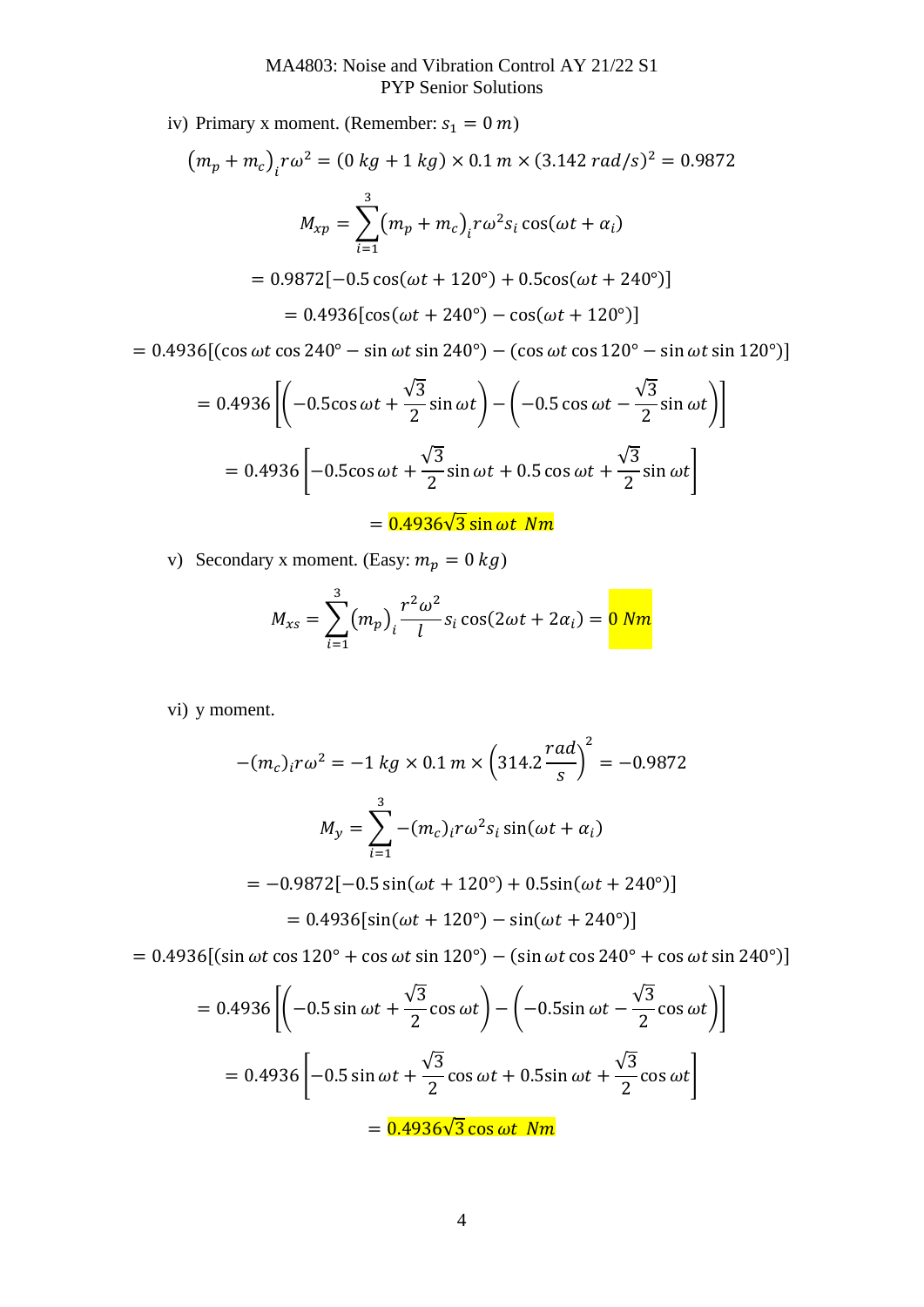- 3) (Not fully sure about sound/noise chapters; doing this 2.5 months after I last did this paper. Ask Prof for best answers.)
	- a) This looks like a silencer. Refer to silencer formulas.

$$
kl = \frac{\omega l}{c} = \frac{2\pi fl}{c} = \frac{2\pi \times 0.425 \, m}{340 \, m/s} f = 0.007854 f
$$

Remember to set calculator to radians mode.

Transmission loss: 
$$
TL = 10 \lg \left[ 1 + \frac{\left( \frac{A_1 - A_2}{A_2 - A_1} \right)^2}{4} \sin^2 kl \right]
$$

\n
$$
= 10 \lg \left\{ 1 + \frac{\left[ \left( \frac{30 \text{ cm}}{70 \text{ cm}} \right)^2 - \left( \frac{70 \text{ cm}}{30 \text{ cm}} \right)^2 \right]^2}{4} \sin^2 0.007854 f \right\} dB
$$

Final decibel after silencer:  $L_{P, final} = L_{P, initial} - TL = (100 - TL) dB$ 

Final Sound Pressure Level:  $SPL_{final} = 20 \times 10^{-6} \times 10^{\frac{L_{P,final}}{20}}$  $\frac{20}{20}$  Pa

|               | 400 Hz                    | 600 Hz    |
|---------------|---------------------------|-----------|
| κι            | 3.142                     | 4.712     |
| TΙ            | $1.622 \times 10^{-9}$ dB | 8.987 dB  |
| $L_{P,final}$ | $\approx 100$ dB          | 91.01 dB  |
| $SPL_{final}$ | 2 Pa                      | 0.7104 Pa |

- b)  $SPL_{total} = \sqrt{SPL_{final,400}^2 + SPL_{final,600}^2} = \sqrt{(2 Pa)^2 + (0.7104 Pa)^2} = 2.122 Pa$
- c) To reduce sound pressure, we must increase TL. To maximise TL, we can maximise  $\sin^2 kl$  to be 1. Using Math logic,  $kl = \pi \left( n - \frac{1}{2} \right)$  $\frac{1}{2}$  =  $\frac{\pi}{2}$  $\frac{\pi}{2}$ ,  $\frac{3\pi}{2}$  $\frac{3\pi}{2}$ ,  $\frac{5\pi}{2}$  $\frac{3\pi}{2}$ , ..., where *n* is a positive integer  $(1, 2, 3, 4, \ldots)$ .

$$
kl = \frac{2\pi fl}{c} = \pi \left( n - \frac{1}{2} \right)
$$

Condition 1: Length of silencer:  $l = \frac{c}{2}$  $\frac{c}{2f}\left(n-\frac{1}{2}\right)$  $\left(\frac{1}{2}\right) = \frac{340 \text{ m/s}}{2f}$  $\frac{0 \text{ m/s}}{2f}\Big(n-\frac{1}{2}\Big)$  $\frac{1}{2}$  m

ALSO, we don't want  $\sin^2 kl = 0$ , which means  $kl = \pi n = \pi, 2\pi, 3\pi$ ...

$$
kl = \frac{2\pi fl}{c} \neq \pi n
$$

Condition 2: Length of silencer:  $l \neq \frac{c}{2}$  $\frac{c}{2f}n = \frac{340 \text{ m/s}}{2f}$  $\frac{1}{2f}$ n m

∴ Find a length for the silencer that fits both conditions for both  $f = 400$  Hz and 600 Hz. Then suggest changing the silencer length to this length.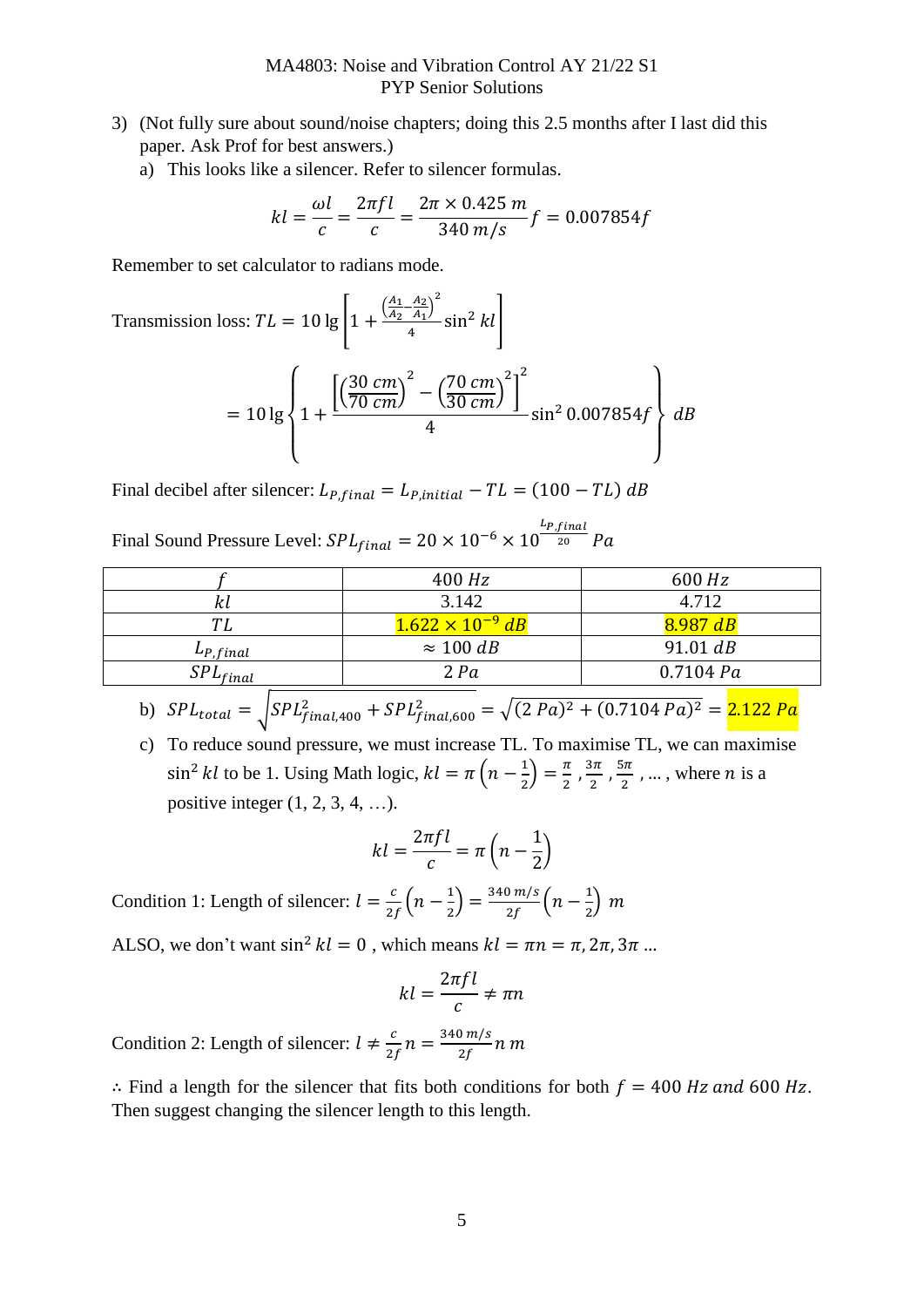## MA4803: Noise and Vibration Control AY 21/22 S1 PYP Senior Solutions

|   | <b>GOAL</b>       |          | <b>AVOID</b>     |          |
|---|-------------------|----------|------------------|----------|
|   | 340               |          | 340              |          |
|   | $\frac{1}{2f}(n)$ |          | $\frac{1}{2f}$ n |          |
| n | 400 Hz            | 600 Hz   | 400 Hz           | 600 Hz   |
|   | 0.2125 m          | 0.1417 m | 0.425 m          | 0.2833 m |
|   | 0.6375 m          | 0.425 m  | 0.85 m           | 0.5667 m |

Table of possible values for  $l$ , in  $m$ .

Coincidentally, the question uses  $l = 0.425$  m, highligheted in red! This is why the TL in part 3a is very low for 400 Hz, but high for 600 Hz. For 400 Hz,  $\sin^2 kl = 0$  but for 600 Hz,  $\sin^2 kl = 1$ . To improve this, suggest any "Goal" value for *l* that isn't also in "Avoid".  $0.1417$  m will do fine.

Alternatively: We can also propose to change the areas too; for example, keeping  $D_1 =$ 30 cm but increasing  $D_2 = 100$  cm. (It makes more sense to change the silencer area instead of the original pipe area.) This should increase the TL. Show calculations by repeating the steps for 3a to get the new TL. (However, your  $\sin^2 kl$  will forever remain at 0 for 400 Hz, ridiculously low, even though it is at 1 for  $600\,Hz$ . Not realising this fact may not be as impressive to the prof compared to other students who can.)

Still, this is a ridiculously long-winded explanation for 5 measly marks. When in doubt, skip.

- 4) (My answer doesn't feel long enough for 12 marks and 8 marks in 4a and 4b, yet too long for just 5 marks in 4c. Best is just ask Prof.)
	- a) Room constant:  $R = \frac{Area \times a_{avg}}{1 x}$  $\frac{rea \times a_{avg}}{1 - a_{avg}} = \frac{1800 \, m^2 \times 0.1}{1 - 0.1}$  $\frac{6 m \times 6.1}{1 - 0.1} = 200$

Directional factor:  $Q = 2$  (hemisphere)

Sound pressure level:  $L_p = L_W + 10 \lg \left( \frac{Q}{4\pi i} \right)$  $\frac{Q}{4\pi r^2} + \frac{4}{R}$  $\left(\frac{4}{R}\right) = L_W + 10 \lg \left[\frac{2}{4\pi \times (1 \, m)^2} + \frac{4}{200}\right] = 90 \, dB$ 

∴ Sound power level of machine source:  $L_W = 90 dB - 10 \lg \left[ \frac{2}{4\pi \times (1 \, m)^2} + \frac{4}{200} \right] = 97.47 dB$ 

b) Sound pressure level due to reverberation/reflection:

$$
L_P = L_W + 10 \lg \frac{4}{R} = 97.47 \, dB + 10 \lg \frac{4}{200} = 80.48 \, dB
$$